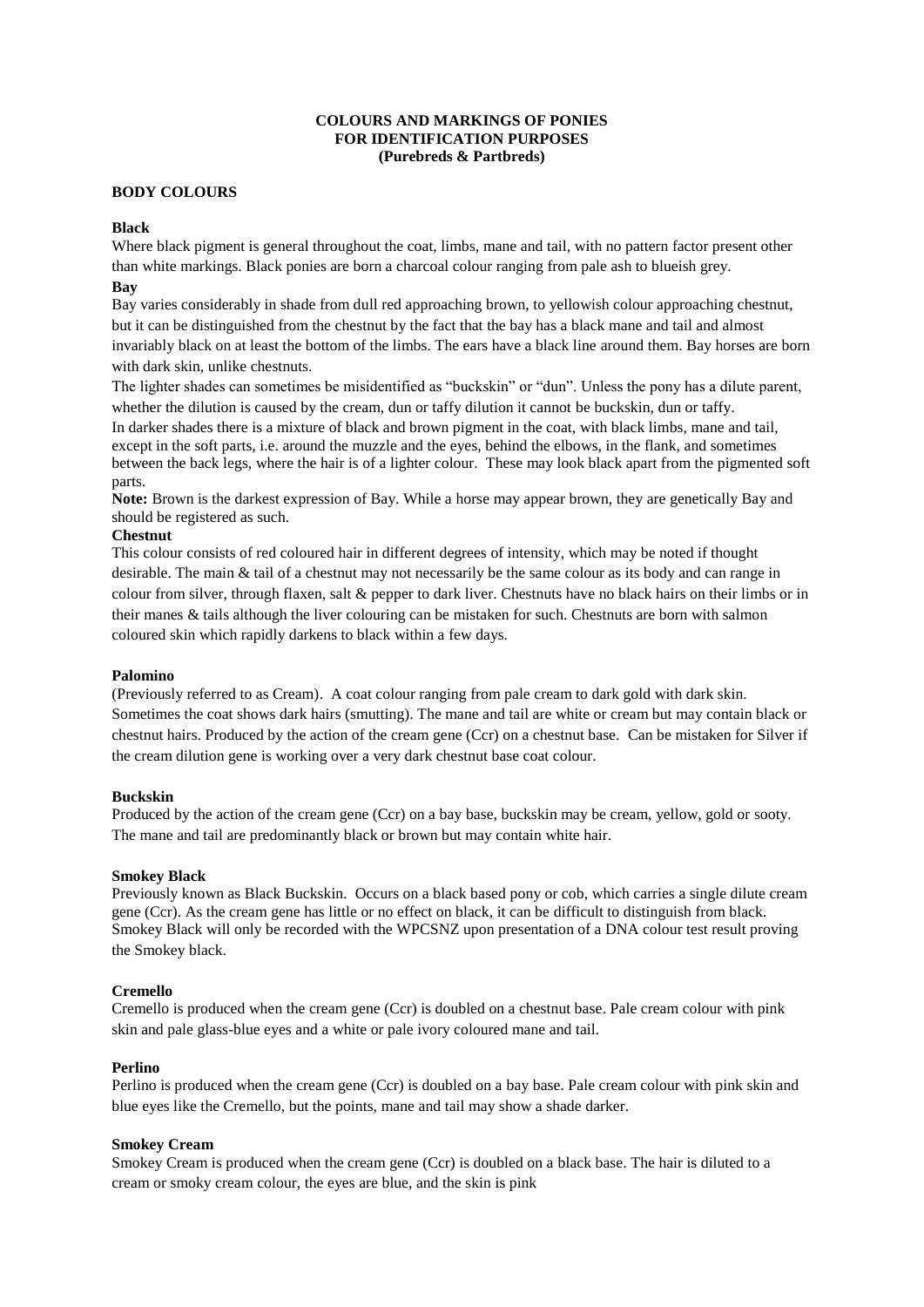### **Grey**

Where the body coat is a varying mosaic of black and white hairs, with the skin black. With increasing age the coat grows lighter in colour. As there are many variations according to age and season, all of them should be described by the general term "grey". It is important to always note the birth colour of a grey as in the majority of cases they are not born grey.

#### **Silver**

Also known as Taffy or Silver Dapple; Silver is another dilution and it affects only black pigment; it has no effect on chestnut. It acts on a black/bay horse to produce colour known as black or bay silver which may or may not have dapples. The body colour varies from almost bay to almost black with the mane and tail usually being creamy white or streaky and the black points diluted to a washed out colour. Silver will only be recorded with the WPCSNZ upon presentation of a DNA colour test result proving the presence of the Silver Gene.

### **Roan**

A Roan must have a roan parent or one which was born roan but on which the action of the greying or cream gene has masked the roan. Roan are distinguished by the base colour, which is permanent and should be described as 'bay roan', 'black roan', 'chestnut roan', 'buckskin roan' etc. A roan has an admixture of white hairs and the base colour on the body, but the head and legs remain the base colour. Generally a roan foal is born a solid colour with the roan pattern becoming evident with the first change of coat. Roans may occur on any colour including dilutes, palomino and buckskin. When roan occurs on cremello, perlino or in conjunction grey, it is masked and so is impossible to visually distinguish. Palomino and buckskin roans can be difficult to distinguish and may only be identified by the base colour spearing up the forearms.

#### **Dun**

Another dilution which will be expressed on all body colours. The base colour is retained but lightened and is a "flat" tone so can vary from pale chestnut, through flat bay to black-grey or even a "flat" shade of palomino or buckskin as it can be found in combination with the cream dilution gene as well. The skin is black (unless working on cremello or perlino), mane, tail and legs are the base colour (e.g. chestnut, black) and darker than the rest of the body. Usually black or dark as are the legs. Duns have very distinct dorsal stripe extending into the mane & tail and widening over the loins, ear tipping extending over the top half or the ear and usually "primitive" markings including leg and shoulder barring and mottling. Dun is produced by the Dun gene (D). This is a different dilution to Cream (CCr) and can occur in a homozygous form as a Dun. It can occur in conjunction with any colour including Cream dilution Dun will only be recorded with the WPCSNZ upon presentation of a DNA colour test result proving Dun.

Please Note: Dun is incredibly rare in the Welsh breed, and the term is often incorrectly used as a term for Buckskin.

#### **Frame Overo**

Only permissible in Part Welsh - These have irregular white patches which appear to spread horizontally on the body and do not cross the spine, legs are the base colour unless the pony or cob is showing the effects of the Sabino gene, in which case they will show white markings on the lower parts. Lethal in a homozygous state.

# **Tobiano**

Only permissible in Part Welsh – These usually have white areas which cross the spine with the head as the base colour with or without white markings, white legs and often bi coloured tails.

#### **Ticking**

Flecking (refers body and leg markings) **Sabino** (Refer body and leg markings) **Splashed White** (Refer body and leg markings)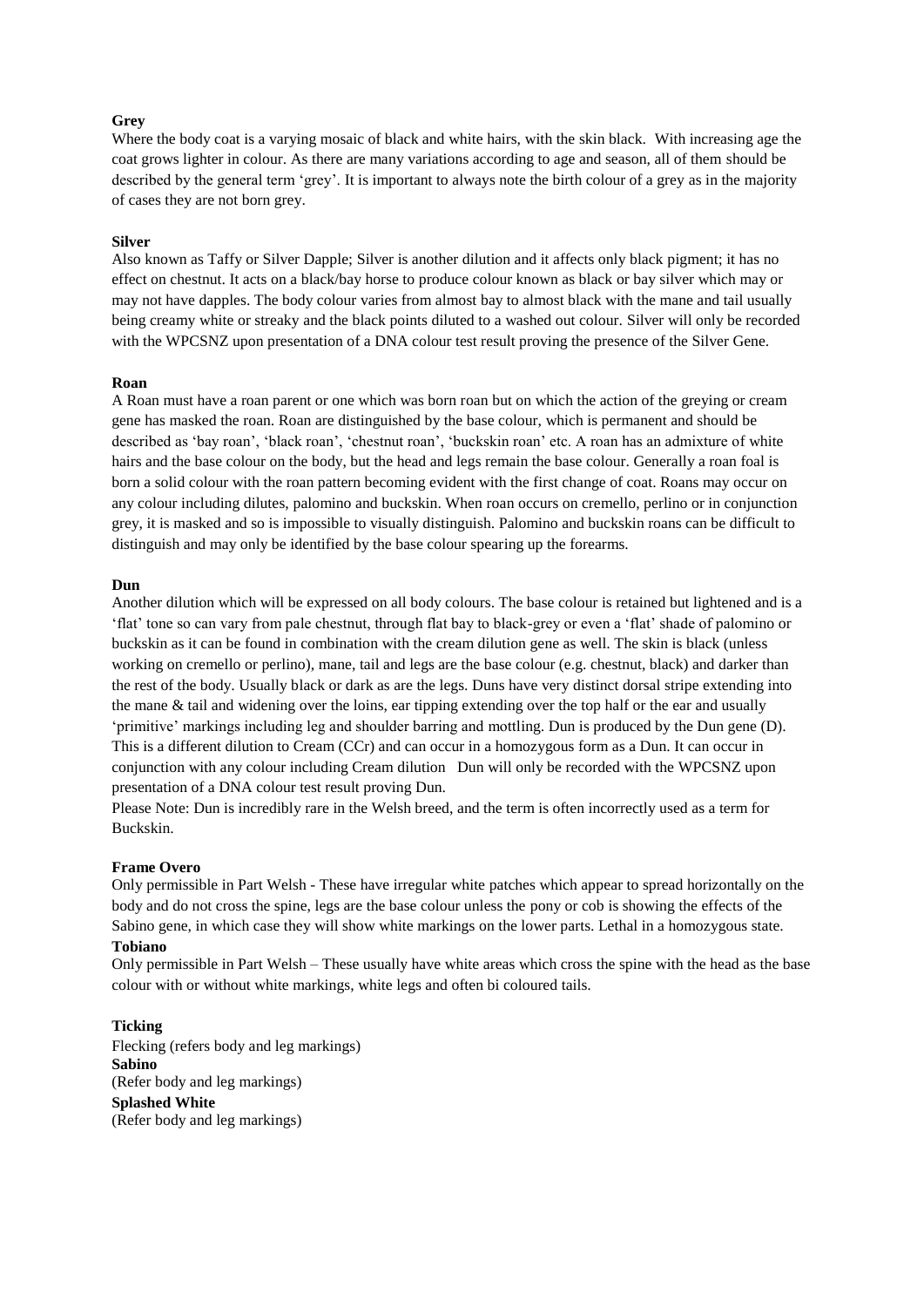# **HEAD MARKINGS**

# **Star**

Any white mark on the forehead. Size, shape, intensity, position, and coloured markings (if any) on the white are to be specified. Should the marking in the region of the centre of the forehead consist of a few white hairs only it should be so described and not referred to as a star.

### **Stripe**

In the majority of cases the star and stripe are continuous and should be described as "star and stripe conjoined". Where the stripe is separate and distinct from the star it should be described as "broken stripe". Where no star is present the point of origin of the stripe should be indicated. Any variation in width direction and any markings on the white should be stated, including "inclined to left/right" etc.

### **Blaze**

A white marking covering almost the whole of the forehead between the eyes and extending beyond the width of the nasal bones and usually to the muzzle. Any variation in direction, termination and any markings on the white should be stated. e.g. 'broad blaze', 'narrow blaze'.

### **White Face**

Where the white covers the forehead and front of the face, extending downwards towards the muzzle. The extension may be into the left or right or both nostrils, or covering both and extending further, in which cases it should be described accordingly.

### **Snip**

An isolated white marking, independent of those already named and situated between or in the region of the nostrils, its size, position and intensity should be specified.

# **Lip markings**

Should be described as the whole or a portion of either lip.

# **Flesh Marks**

Patches where the pigment of the skin is absent should be described as flesh marks.

### **White Muzzle**

Where the white extends to the region of the nostrils and may include lips.

### **Wall-Eye / Blue Eye**

This term should be used exclusively where there is such a lack of pigment, either partial or complete, in the iris as to give a pinkish-white or bluish-white appearance to the eye. Any other important variations should be noted.

# **BODY AND LEG MARKINGS**

### **Ticked**

Where white hairs are separately distributed through the coat in any part of the body.

### **Sabino**

The Sabino gene can be responsible for all white leg markings and can produce large areas of white with underlying pink skin and heavy ticking. Sabinos will usually have at least one white leg marking which spears upwards and a white chin spot. Markings which are extensive can include long white leg markings and belly splashes that may extend upwards into the body. A large blaze or white face and the chin spot. These ponies may also show extensive ticking and markings to produce an all white pony or cob with dark eyes. Note this animal is not a Cremello or Perlino and heavy ticking should not be mistaken for Roan.